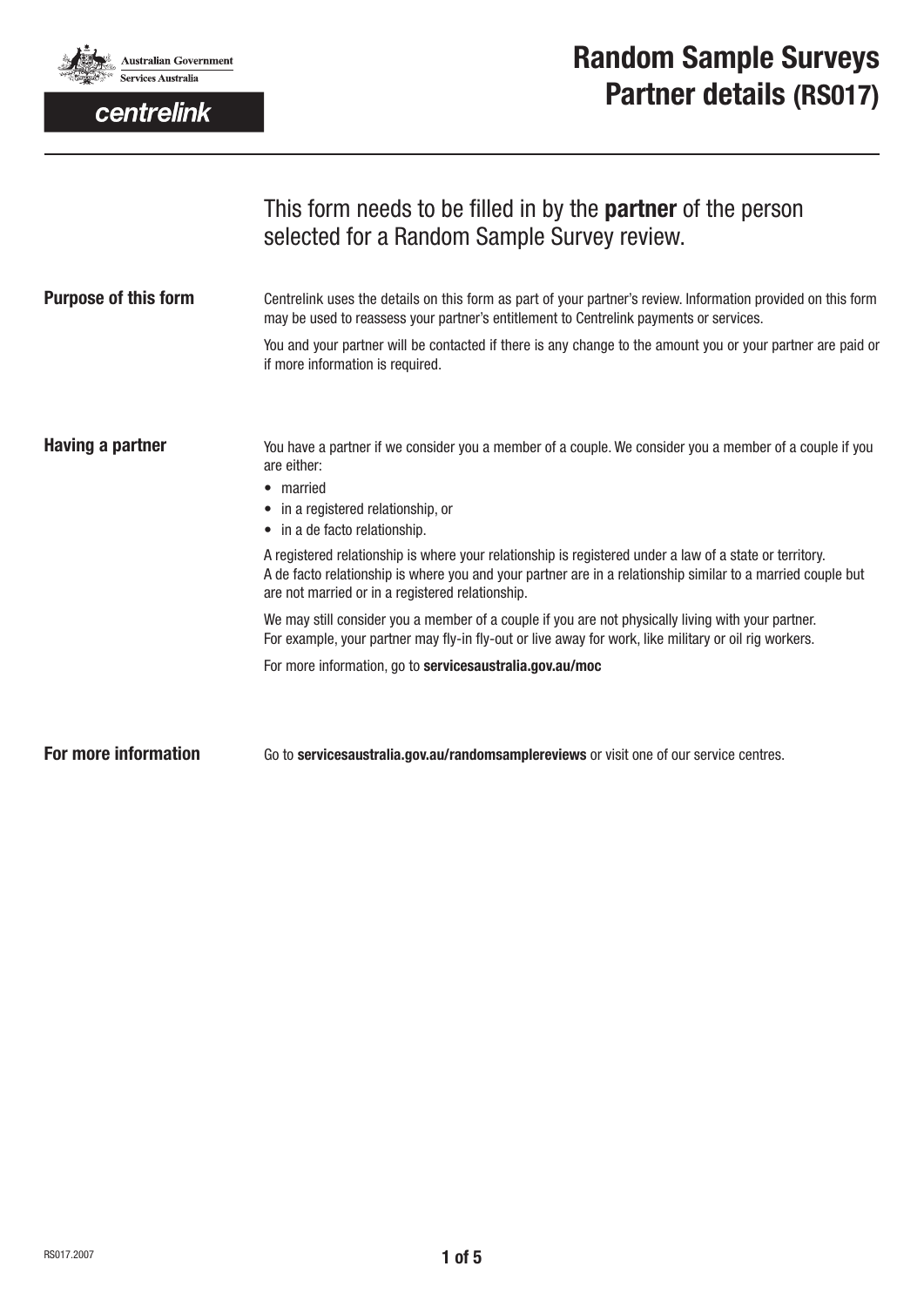### **Filling in this form**

- Use black or blue pen.
- Print in BLOCK LETTERS.
- Where you see a box like this **Go to 1** skip to the question number shown.

This form needs to be filled in by the **partner** of the person who has been selected for a Random Sample Survey review.

#### **Your details**

**1** Your Centrelink Reference Number (if known)

|  | - |  |  |
|--|---|--|--|
|  |   |  |  |

**2** Your name

| $Mrs$ Miss $MS$<br>Other<br>Mr |
|--------------------------------|
| Family name                    |
|                                |
| First given name               |
|                                |
| Second given name              |
|                                |

**3** Have you been known by any other name(s)?

## **Include:**

- name at birth
- alias
- name before marriage
- previous married name • foster name.

• adoptive name

- Aboriginal or skin name
- No *Go to next question*

 $Yes \rightarrow Give details below$ 

**1** Other name

Type of name (for example, name at birth)

**2** Other name

Type of name (for example, name before marriage)

If you need more space, provide a separate sheet with details.

**4** Your date of birth

/ /

| 5  | Your partner's Centrelink Reference Number (if known)                                                                                                                                |
|----|--------------------------------------------------------------------------------------------------------------------------------------------------------------------------------------|
| 6  | Your partner's name<br>Mrs<br>Miss<br>Mr<br>Ms<br>Other<br>Family name                                                                                                               |
|    | First given name                                                                                                                                                                     |
|    | Second given name                                                                                                                                                                    |
| 7  | Your partner's date of birth<br>1                                                                                                                                                    |
|    | <b>Your contact details</b>                                                                                                                                                          |
| 8  | Your permanent address                                                                                                                                                               |
|    |                                                                                                                                                                                      |
|    |                                                                                                                                                                                      |
|    | Postcode                                                                                                                                                                             |
| 9  | Your postal address (if different to above)                                                                                                                                          |
|    | Postcode                                                                                                                                                                             |
| 10 | Your contact details                                                                                                                                                                 |
|    | Providing a mobile phone number or an email address                                                                                                                                  |
|    | Home number<br>)<br>(                                                                                                                                                                |
|    | Whose name is the phone account in?                                                                                                                                                  |
|    |                                                                                                                                                                                      |
|    | means you may receive SMS or emails from us. To read the<br>terms and conditions, go to servicesaustralia.gov.au/em<br>My name<br>My partner's name<br>Another name<br>Mobile number |

Email

CLK0RS017 2007

Another name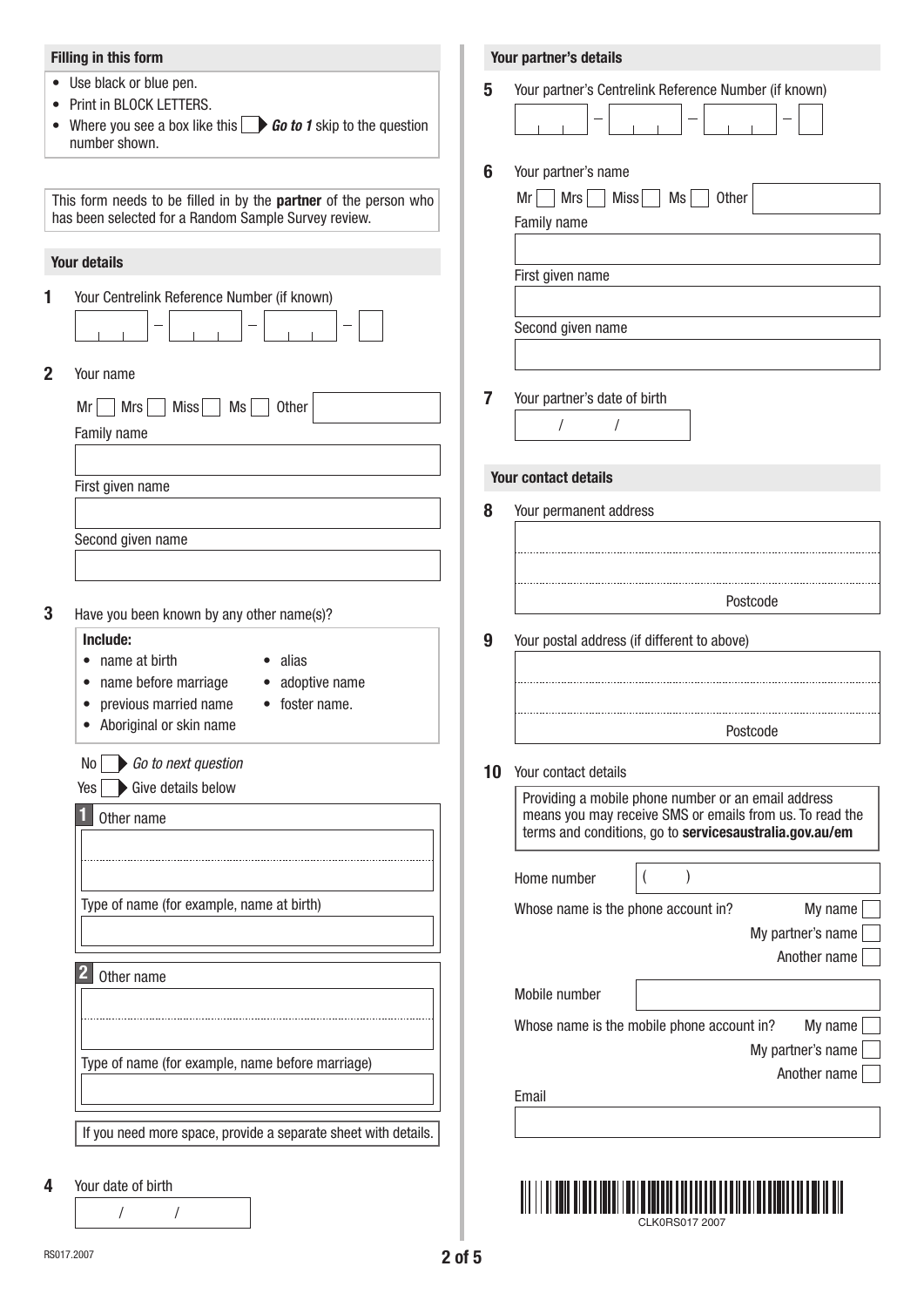## **Your relationship details**

|                                                                                                        | If you have ever been separated, give the date that you most<br>recently got back together with your partner. |
|--------------------------------------------------------------------------------------------------------|---------------------------------------------------------------------------------------------------------------|
| <b>Married</b>                                                                                         | Date married or reconciled<br>with your partner                                                               |
|                                                                                                        | $\prime$<br>$\prime$                                                                                          |
|                                                                                                        | $\triangleright$ Go to 12                                                                                     |
| <b>Registered relationship</b><br>(your relationship is                                                | Date registered or reconciled<br>with your partner                                                            |
| registered under Australian<br>state or territory law)                                                 | T<br>/                                                                                                        |
|                                                                                                        | $\bigtriangledown$ Go to 12                                                                                   |
| De facto<br>(your relationship is similar<br>to a married couple but                                   | Date you started your<br>relationship or reconciled<br>with your partner                                      |
| you are not married or in a<br>registered relationship)                                                | T<br>T                                                                                                        |
|                                                                                                        | $\triangleright$ Go to 12                                                                                     |
| Go to next question<br>No I<br>$Yes \rightarrow Go to 15$<br>Why are you not living with your partner? |                                                                                                               |
| Partner's illness<br>Your illness<br>Partner in prison<br>Partner's employment<br>Other                | Give details below                                                                                            |
|                                                                                                        |                                                                                                               |
| Period not living with your partner                                                                    |                                                                                                               |
| From<br>I                                                                                              | I                                                                                                             |
| I<br>To                                                                                                | <b>OR</b> indefinite<br>I                                                                                     |
| <b>Your residence details</b>                                                                          |                                                                                                               |
| What country are you currently living in?                                                              |                                                                                                               |

**16** Have you **ever** travelled outside Australia, including short trips and holidays?

|                                                                                       | This question will help us to verify your Australian residence. |
|---------------------------------------------------------------------------------------|-----------------------------------------------------------------|
| No I                                                                                  | Go to next question                                             |
| Not applicable – never $\bigcup$ <i>Go to next question</i><br>travelled to Australia | Yes Give details below                                          |
| Year you last entered Australia                                                       |                                                                 |
|                                                                                       |                                                                 |
| Passport number                                                                       |                                                                 |
| Country of issue                                                                      |                                                                 |
|                                                                                       |                                                                 |
|                                                                                       |                                                                 |
| Are you an Australian citizen who was born in Australia?                              |                                                                 |
| No I<br>Go to next question<br>$Yes \rightarrow Go to 19$                             |                                                                 |
|                                                                                       |                                                                 |
| What is your current residence status?                                                |                                                                 |
| Australian Citizenship                                                                | Date citizenship granted                                        |
|                                                                                       | 1                                                               |
| A New Zealand citizen who                                                             | Date arrived in Australia                                       |
| arrived on a New Zealand<br>passport                                                  | I<br>Ι                                                          |
| A permanent visa holder                                                               | Date visa granted                                               |
|                                                                                       |                                                                 |
|                                                                                       | Visa subclass number                                            |
|                                                                                       |                                                                 |
| A temporary visa holder                                                               | Date visa granted                                               |
|                                                                                       | I<br>1                                                          |
|                                                                                       | Visa subclass number                                            |
|                                                                                       |                                                                 |
| None of the above                                                                     | Give details below                                              |
|                                                                                       |                                                                 |
|                                                                                       |                                                                 |
|                                                                                       |                                                                 |
|                                                                                       | You will need to provide proof of your Australian               |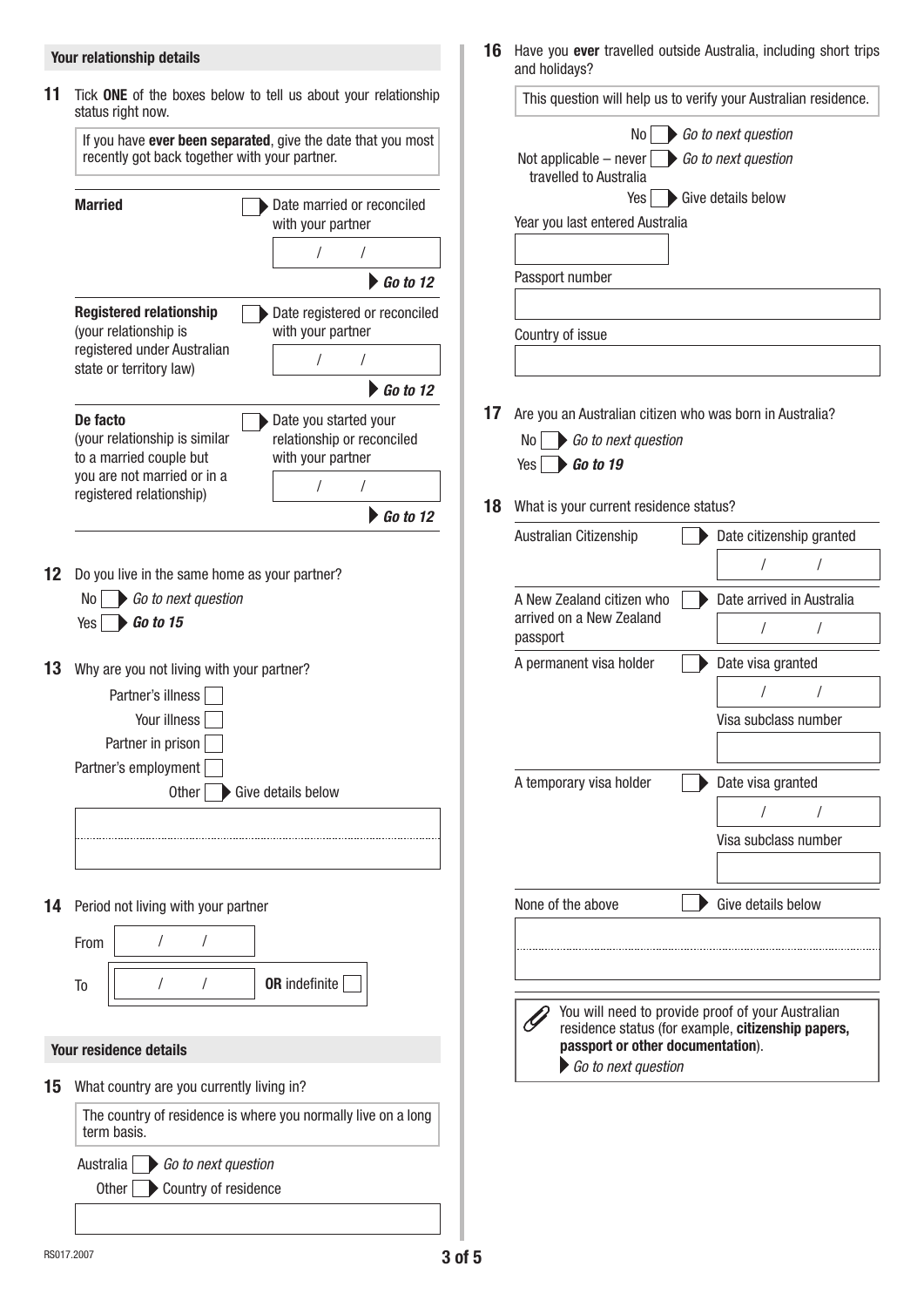### **19 Read this before answering the following question.**

We need to know if you have lived in any countries other than Australia. 'Lived' means where you or your family made your home or spent a long period of time – it does not include places you visited for a holiday.

Have you **ever** lived outside Australia for any period?

- No *Go to next question*
- Yes **List all** countries you have lived in since birth and the date you started living in each country. **Include** when you started living in **Australia**.

**Do not include** short trips or holidays.

| Country | Date from |  |
|---------|-----------|--|
|         |           |  |
|         |           |  |
|         |           |  |
|         |           |  |
|         |           |  |
|         |           |  |

If you need more space, provide a separate sheet with details.

#### **Your income details**

**20** Have you received any income from work other than self-employment in the **last 12 weeks**?

No *Go to 23*

Yes Give details below

Employer's name

|              |                     |                                                          | Postcode |  |
|--------------|---------------------|----------------------------------------------------------|----------|--|
| Phone number |                     |                                                          |          |  |
|              |                     |                                                          |          |  |
|              |                     |                                                          |          |  |
|              | Dates of employment |                                                          |          |  |
| From         |                     | To                                                       |          |  |
|              |                     | If you have had more than 1 employer, provide a separate |          |  |
|              | sheet with details. |                                                          |          |  |

|  |  |  | $\begin{array}{ c c }\n\hline\n\end{array}$ Go to next question |
|--|--|--|-----------------------------------------------------------------|
|  |  |  |                                                                 |

| Yes Give details below |  |  |  |
|------------------------|--|--|--|
|------------------------|--|--|--|

Select the days you work:

| Monday    |  |
|-----------|--|
| Tuesday   |  |
| Wednesday |  |
| Thursday  |  |
| Friday    |  |
| Saturday  |  |
| Sunday    |  |

**22** Do you receive any remunerative allowances from this employer?

#### **Remunerative allowances**

You must advise us of remunerative allowances (such as payment for doing extra or harder duties, for example, fire warden, first aid, danger money, remoteness allowance, language allowance).

**Do not include** allowances you receive to compensate you for out of pocket expenses (for example, car, meal, tool, phone and laundry allowances).

No *Go to next question*

Yes<sup>[1]</sup>

How much remunerative allowance was paid in addition to your regular weekly rate?

\$ per week